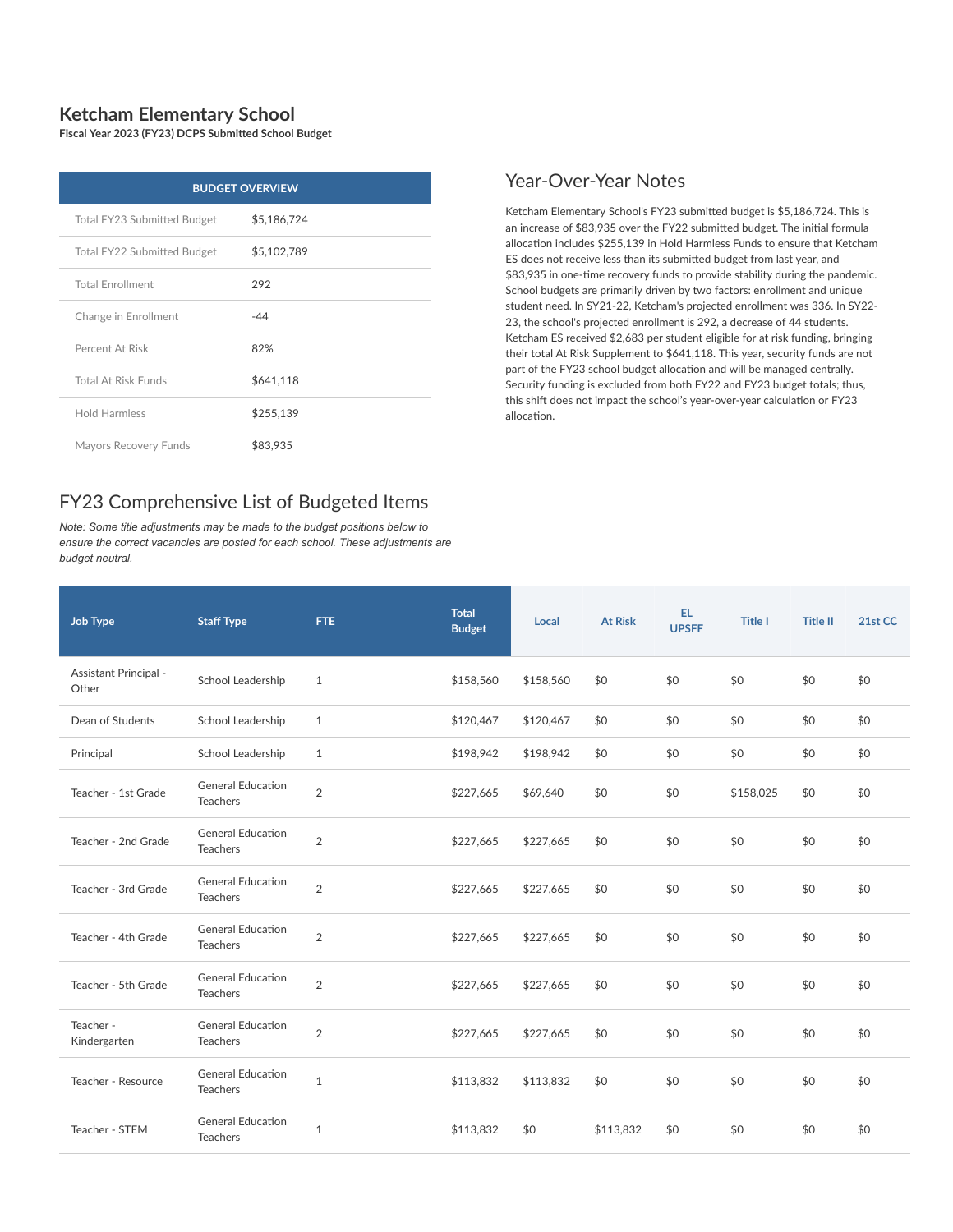| <b>Job Type</b>                                         | <b>Staff Type</b>                                       | <b>FTE</b>     | <b>Total</b><br><b>Budget</b> | Local     | <b>At Risk</b> | EL.<br><b>UPSFF</b> | <b>Title I</b> | <b>Title II</b> | 21st CC |
|---------------------------------------------------------|---------------------------------------------------------|----------------|-------------------------------|-----------|----------------|---------------------|----------------|-----------------|---------|
| TLI Teacher Leader -<br>Special Education               | <b>General Education</b><br><b>Teachers</b>             | $1\,$          | \$113,832                     | \$113,832 | \$0            | \$0                 | \$0            | \$0             | \$0     |
| Instructional Coach -<br>English Language<br>Arts (ELA) | Schoolwide<br>Instructional<br><b>Support Positions</b> | $\mathbf{1}$   | \$113,832                     | \$56,916  | \$56,916       | \$0                 | \$0            | \$0             | \$0     |
| Instructional Coach -<br>Math                           | Schoolwide<br>Instructional<br><b>Support Positions</b> | $\mathbf{1}$   | \$113,832                     | \$113,832 | \$0            | \$0                 | \$0            | \$0             | \$0     |
| School Librarian                                        | Schoolwide<br>Instructional<br><b>Support Positions</b> | $\mathbf{1}$   | \$113,832                     | \$113,832 | \$0            | \$0                 | \$0            | \$0             | \$0     |
| Specialist - Reading                                    | Schoolwide<br>Instructional<br><b>Support Positions</b> | 1.5            | \$170,749                     | \$134,232 | \$36,516       | \$0                 | \$0            | \$0             | \$0     |
| Teacher -<br>Inclusion/Resource<br>Services             | Special Education<br>Positions                          | 3              | \$341,497                     | \$341,497 | \$0            | \$0                 | \$0            | \$0             | \$0     |
| Teacher - Itinerant<br>ELL                              | English Language<br>Learners Positions<br>(ELL)         | 0.27           | \$41,486                      | \$12,204  | \$0            | \$29,282            | \$0            | \$0             | \$0     |
| Aide - Early<br>Childhood                               | Early Childhood<br>Education<br>Positions (ECE)         | 5              | \$195,832                     | \$195,832 | \$0            | \$0                 | \$0            | \$0             | \$0     |
| Teacher - PK3                                           | Early Childhood<br>Education<br>Positions (ECE)         | $\overline{2}$ | \$227,665                     | \$227,665 | \$0            | \$0                 | \$0            | \$0             | \$0     |
| Teacher - PK3/PK4<br>(Mixed Age)                        | Early Childhood<br>Education<br>Positions (ECE)         | $\mathbf{1}$   | \$113,832                     | \$113,832 | \$0            | \$0                 | \$0            | \$0             | \$0     |
| Teacher - PK4                                           | Early Childhood<br>Education<br>Positions (ECE)         | $\overline{2}$ | \$227,665                     | \$227,665 | \$0            | \$0                 | \$0            | \$0             | \$0     |
| Teacher - Art                                           | <b>Related Arts</b>                                     | $\mathbf{1}$   | \$113,832                     | \$0       | \$113,832      | \$0                 | \$0            | \$0             | \$0     |
| Teacher -<br>Health/Physical<br>Education               | <b>Related Arts</b>                                     | $\mathbf{1}$   | \$113,832                     | \$0       | \$113,832      | \$0                 | \$0            | \$0             | \$0     |
| Aide - Kindergarten                                     | Classroom<br>Instructional<br><b>Support Positions</b>  | $\overline{2}$ | \$78,333                      | \$78,333  | \$0            | \$0                 | \$0            | \$0             | \$0     |
| Attendance<br>Counselor                                 | Social-Emotional<br>Positions                           | $\mathbf{1}$   | \$70,672                      | \$70,672  | \$0            | \$0                 | \$0            | \$0             | \$0     |
| Coordinator - In-<br><b>School Suspension</b><br>(ISS)  | Social-Emotional<br>Positions                           | $\mathbf{1}$   | \$71,590                      | \$71,590  | \$0            | \$0                 | \$0            | \$0             | \$0     |
| Psychologist                                            | Social-Emotional<br>Positions                           | $\mathbf{1}$   | \$113,832                     | \$113,832 | \$0            | \$0                 | \$0            | \$0             | \$0     |
| Social Worker                                           | Social-Emotional<br>Positions                           | $\mathbf{1}$   | \$113,832                     | \$113,832 | \$0            | \$0                 | \$0            | \$0             | \$0     |